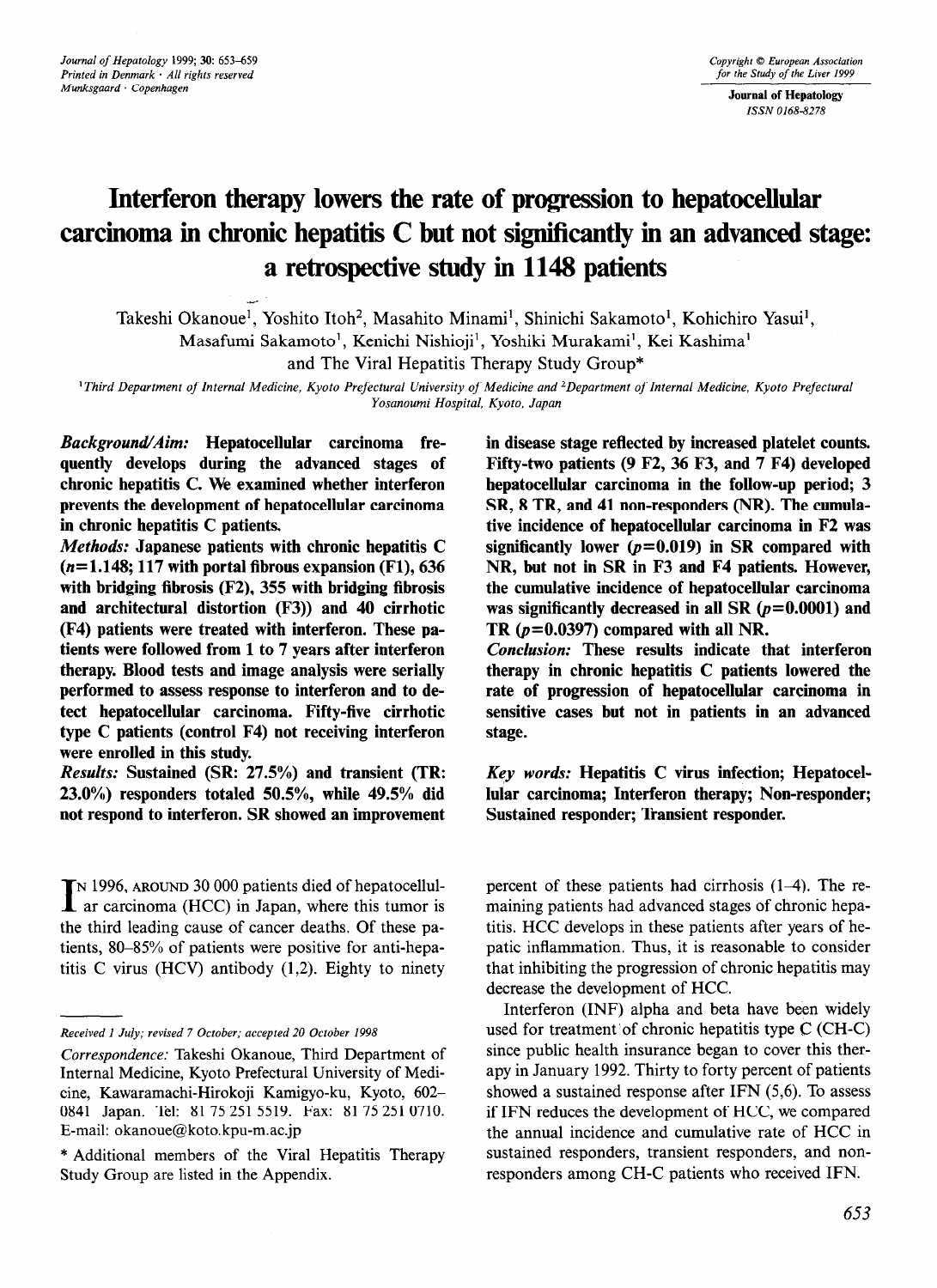# **Materials and Methods**

#### *Patients and treatment*

Patients who were positive for hepatitis B surface antigen or had a history of heavy drinking (daily alcohol intake more than 60 g of ethanol for more than 5 years) were excluded from this study. One thousand two hundred and ninety-nine Japanese CH-C patients received IFN therapy between January 1989 and September 1995 at the 13 hospitals of the Viral Hepatitis Study Groups listed in the Appendix to this paper, the University Hospital, and Kyoto Prefectural Yosanoumi Hospital, of whom 1148 patients were followed up for more than 1 year after IFN treatment. The other 151 patients did not visit the 15 hospitals after IFN therapy, even when letters were sent to them requiring them to attend for consultation at one of the hospitals. Patients less than 18 years old and over 68 years old were excluded from this study.

All patients were positive for serum anti-HCV antibody by a firstor second-generation enzyme-linked immunosorbent assay (ELISA; Ortho Diagnostics, Tokyo, Japan) and for serum HCV RNA. Serum HCV RNA was detected using reverse transcriptase-polymerase chain reaction (RT-nested PCR) as described previously (7). Patients were negative for antibodies against human immunodeficiency virus.

Among the cirrhotic type C patients visiting the Kyoto Prefectural University Hospital from 1987 to 1995, 55 cirrhotic patients who had not received IFN were enrolled as controls (control F4). The criteria for the control cirrhotic patients were as follows: less than 68 years old, not heavy drinkers, less than 2 mg/dl in total serum bilirubin, no ascites, no HCC by ultrasonography (US) and computed tomography (CT) at entry, and followed up for more than 2 years.

Serum alanine aminotransferase (ALT), blood cell counts, and serum alpha fetoprotein (AFP) were measured before IFN therapy, and in two-thirds of the patients the amount of serum HCV RNA and HCV genotype were determined before IFN therapy. US was performed in all patients before therapy to document the absence of space-occupying lesions suggesting HCC. Serum ALT, platelet (PLT) counts, and AFP were serially checked during the follow-up period.

All patients underwent liver biopsy prior to IFN treatment and all cirrhotic patients underwent laparoscopy and/or liver biopsy. Histologic criteria and staging of chronic hepatitis were based on the new classification by Desmet et al.  $(8,9)$  in which staging is defined as follows: FO (no fibrosis), Fl (fibrous portal expansion), F2 (bridging fibrosis). F3 (bridging fibrosis with architectural distortion). and F4 (cirrhosis). One hundred and seventeen patients (male: 70, female: 47, age:  $42.6 \pm 13.2$  years) were in the F1 stage prior to IFN therapy, 636 (male: 413, female: 223, age:  $49.5 \pm 11.2$  years) were in F2, 355 (male: 223, female: 132, age:  $54.7 \pm 9.1$  years) were in F3, and 40 (male: 18, female: 22, age:  $55.6\pm8.3$  years) were in F4. In the control F4, average age was  $57.6 \pm 5.2$  years: 28 were male and 27 were female, with average ages  $58.6 \pm 4.5$  years and  $57.7 \pm 5.7$  years, respectively. Of the males, 11 were  $\leq 60$  years and 17 were  $\geq 60$  years. Of the females, 19

were  $\leq 60$  years, and 11 were  $\geq 60$  years. Serum ALT levels and PLT counts in each stage are shown in Table 1. Serum ALT levels increased, and PLT counts decreased in proportion to the progress of the stage of liver disease (Table 1).

Of the 1148 patients, 582 received natural IFN alpha (nIFN $\alpha$ ), 204 received recombinant IFN alpha 2a (rIFN $\alpha$  2a), and 362 received recombinant IFN alpha 2b (rIFN $\alpha$  2b). Patients received 3 MU to 10 MU of IFN $\alpha$  intramuscularly daily or thrice a week for 16 to 24 weeks; the total amount of IFN was 252 to 780 mega units (MU). In principle. the schedule of IFN therapy was daily injection of IFN for the initial 2 weeks and then three times a week: however, administration of interferon was changed to three times a week if marked leukopenia (<2000/mm') or thrombocytopenia (<30000 mmi) was seen during IFN therapy. All F4 patients received 3 or 6 MU of IFN $\alpha$ daily for the initial 2 weeks and then three times a week for 22 to 24 weeks.

Written informed consent to participate in these trials was obtained from all patients, and all aspects of these studies were approved by the Ethical Committees of the 15 participating hospitals.

The patients were classified into three groups according to the response to IFN therapy. Sustained responders (SR) were defined as patients with normal serum ALT levels ( $\leq$ 30 IU/l) for more than 6 months after IFN treatment. Transient responders (TR) were defined as patients with normal ALT at the end of treatment which then increased to  $>$  30 IU/l after IFN treatment. Non-responders (NR) had elevated serum ALT levels despite IFN therapy. Patient demographics are shown in Table 1.

#### Follow-up study

The follow-up schedule was different for each stage. All patients had serum chemistry determinations every month during the initial 6 months, and serum AFP was checked every 3 months in F2, F3, and F4 patients. After IFN therapy, TR and NR patients had blood chemistries performed every 1 to 2 months, while SR patients were checked every 1 to 3 months. Serum HCV RNA was examined at the end of treatment and then 6 and 24 months after IFN therapy. Of the 1148 patients, 514 were mainly followed by their practitioners but 271 of the 514 patients had no consultation at any of the 15 hospitals for more than 1 year during the follow-up period. We sent those patients letters on July 1996 requiring them to attend for consultation at one of the 15 hospitals and to undergo image studying.

In principle, US was performed once a year for FI patients, twice yearly for F?, and three times a year for F3. F4. and control F4 patients. The 271 patients did not come in for imaging studies during the follow-up period for early detection of HCC. In principle, CT was done once a year for F2 and twice yearly for F3. F4, and control F4. Dynamic CT and/or magnetic resonance imaging (MRI) were done when hepatic space-occupying lesions were found by US. To obtain a diagnosis of HCC, angiography and/or US-guided tumor biopsy were

| ۰.<br>٠ | ٠ |
|---------|---|
|---------|---|

Characteristics of patients with chronic liver diseases type C at baseline

| Stage of liver disease (sex)     | $Age1$ (years)  | $ALT^2 (IU/I)$   | PLT count <sup>3</sup><br>$(\times 104$ /ml) | Follow-up period <sup>4</sup><br>(months) |  |
|----------------------------------|-----------------|------------------|----------------------------------------------|-------------------------------------------|--|
| F1 $(n=117)$ (70 M, 47 F)        | $42.6 \pm 13.2$ | $92.3 \pm 78.5$  | $21.0 \pm 5.2$                               | $42.0 \pm 17.8$                           |  |
| F2 $(n=636)$ (413 M, 223 F)      | $49.5 \pm 11.2$ | $114.8 \pm 97.5$ | $18.0 \pm 5.1$                               | $39.5 \pm 13.9$                           |  |
| F3 $(n=355)$ (223 M, 132 F)      | $54.7 \pm 9.1$  | $129.2 \pm 92.2$ | $14.6 \pm 4.2$                               | $41.0 \pm 13.2$                           |  |
| $F4(n=40)$ (18 M, 22 F)          | $55.6 \pm 8.3$  | $107.1 \pm 41.8$ | $9.7 \pm 2.5$                                | $45.7 \pm 12.0$                           |  |
| Control F4 $(n=55)$ (28 M, 27 F) | $57.6 \pm 5.2$  | $118.2 \pm 38.4$ | $11.1 \pm 2.0$                               | 67.1 $\pm$ 28.3                           |  |

Data are expressed as mean $\pm$ SD.

Tukey's q-test was used for the statistical analysis of age, ALT, PLT count, and follow-up period.

<sup>1</sup> (F1 vs F2, F2 vs F3;  $p=0.00001$ , F3 vs F4,  $p=0.95160$ ).

 $^{2}$  (F1 vs F2; p=0.07617, F2 vs F3; p=0.09126, F3 vs F4; p=0.48092).

 $3$  (F1 vs F2;  $p=0.00030$ , F2 vs F3;  $p=0.00043$ , F3 vs F4;  $p=0.90215$ ).

4 No significant differences were noted in their follow-up periods among the 4 groups.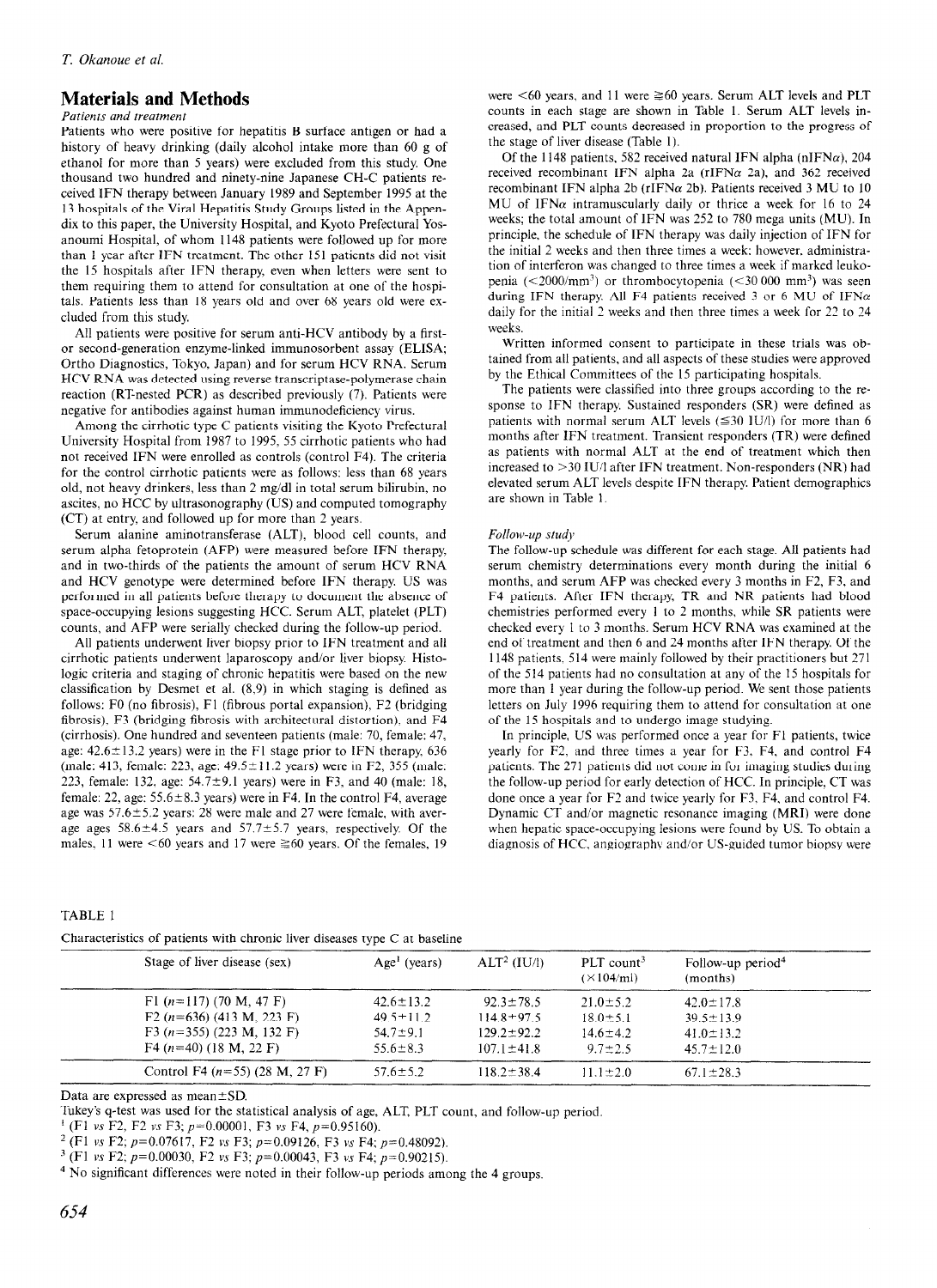TABLE 2

Effects of interferon therapy on chronic liver disease type C

| Stage of liver | Response of interferon therapy |              |               |  |  |
|----------------|--------------------------------|--------------|---------------|--|--|
| disease        | SR                             | ТR           | NR            |  |  |
| $F1(n=117)$    | 47 $(40.2\%)$ <sup>1</sup>     | 39(33%)      | 31 $(26.5\%)$ |  |  |
| $F2(n=636)$    | 194 (30.5%) <sup>2</sup>       | 156 (24.5%)  | 286 (45.0%)   |  |  |
| $F3(n=355)$    | 73 $(20.6\%)^3$                | 62 $(17.5%)$ | 220 (62.0%)   |  |  |
| $F4(n=40)$     | $2(5.0\%)$                     | $7(17.5\%)$  | $31(77.5\%)$  |  |  |

SR: sustained responder, TR: transient responder, NR: non-responder. <sup>1</sup>  $p=0.0008$  (F1 vs F2), <sup>2</sup>  $p=0.001$  (F2 vs F3), and <sup>3</sup>  $p=0.0269$  (F3 vs F4) when Wilcoxon's rank-sum test was used for statistical analysis.

performed in all patients with suspected HCC by image analysis or when significant elevations of serum AFP occurred.

Mean follow-up periods were  $42.0 \pm 17.8$  months in F1, 39.5 $\pm$ 13.9 months in F2,  $41.0 \pm 13.2$  months in F3,  $45.7 \pm 12.0$  months in F4, and  $67.1 \pm 28.3$  months in control F4 (59.2 $\pm$ 30.9 months in males,  $70.7 \pm 24.6$  months in females) (Table 1). No significant differences in the duration of follow-up periods were noted among the Fl, F2, F3, and F4 groups; however, the follow-up period of control F4 was significantly ( $p=0.0000046$ ) longer than F4.

#### *Statistical methods*

SAS software (SAS Institute Inc.) was used for statistical analysis. Tukey's q-test was used to evaluate differences in age, serum ALT level, and PLT counts among the four groups (Fl, F2, F3, and F4) prior to IFN therapy. Differences in the follow-up periods were compared by means of Student's t-test. Wilcoxon's rank-sum test was used to evaluate differences in the efficacy of IFN therapy and the sex ratios in the four groups. Wilcoxon's rank-sum test was used to estimate differences in the changes in PLT counts before and 2 years after IFN therapy in SR and NR. Cox proportional hazard model was used to evaluate whether sex, age, stage of liver disease, serum ALT level, and PLT count are risk factors of hepatocarcinogenesis. The cumulative incidences of HCC among total SR, TR, and NR in the four groups were evaluated using the log-rank test. The cumulative incidences of HCC among SR, TR, and NR in the four groups and the control F4 were also evaluated using the log-rank test.

## **Results**

## *Response to IFN therapy*

The distribution of response in each stage of liver disease is shown in Table 2. The rate of SR was well correlated with the stage of liver disease (Fl vs F2; *p=*  0.0008, F2 vs F3;  $p=0.0001$ , F3 vs F4;  $p=0.0269$ ). No significant differences were noted in the response to IFN therapy between males and females in any group.

Among the SR in each group of patients, two of the 40 SR in Fl, 12 of the 156 SR in F2, and six of the 61 SR in F3 were positive for serum HCV RNA 6 months after the cessation of IFN therapy. Of these 20 SR with hepatitis C viremia, four patients became symptomatic during the follow-up period: 11, 14, 20, and 24 months after IFN therapy, respectively.

## *Platelet counts*

PLT counts were significantly  $(p<0.01)$  lower with the progression of liver disease (Fl vs F2, F2 vs F3, and F3 vs F4). PLT counts were compared before and 24 months after IFN therapy in all groups (Table 3). Platelet counts were significantly  $(p=0.0001)$  increased in SR in F2 and F3 patients 2 years after IFN therapy. In NR, PLT counts were significantly decreased in F2  $(p=0.0171)$ , F3 ( $p=0.0053$ ), and F4 ( $p=0.0372$ ) 2 years after IFN therapy compared with their counts before IFN therapy.

#### *Serum AFP levels before IFN therapy*

Of the 1148 patients two cases showed levels of more than 100 ng/ml of serum AFP at the start of IFN therapy. However, these serum levels of AFP decreased less than 50 ng/ml during IFN treatment.

| н<br>٠ |  |
|--------|--|
|--------|--|

Changes of platelet count after interferon (IFN) therapy in chronic liver disease type C

| disease<br>therapy<br>2 years after IFN therapy<br>Before IFN therapy<br>40<br>$20.5 \pm 5.5$<br>$21.3 \pm 5.2$<br>$F1(n=95)$<br><b>SR</b><br>$21.9 \pm 5.5$<br>TR<br>30<br>$21.2 \pm 5.1$ |  |
|--------------------------------------------------------------------------------------------------------------------------------------------------------------------------------------------|--|
|                                                                                                                                                                                            |  |
|                                                                                                                                                                                            |  |
|                                                                                                                                                                                            |  |
| 25<br>$20.5 \pm 5.9$<br>NR.<br>$21.6 \pm 4.9$                                                                                                                                              |  |
| $19.8 \pm 5.0$ <sup>1</sup><br>156<br>$18.4 \pm 5.1$<br>SR.<br>$F2(n=523)$                                                                                                                 |  |
| $18.2 \pm 4.7$<br>125<br>$18.6 \pm 4.7$<br>TR                                                                                                                                              |  |
| $16.9 \pm 5.0^2$<br><b>NR</b><br>242<br>$17.4 \pm 5.2$                                                                                                                                     |  |
| $17.7 \pm 4.6$ <sup>1</sup><br>61<br>$15.0 \pm 4.3$<br><b>SR</b><br>F3 $(n=302)$                                                                                                           |  |
| $14.1 \pm 4.8$<br>54<br>$14.6 \pm 4.5$<br>TR                                                                                                                                               |  |
| $13.9 \pm 4.5^3$<br>187<br>NR.<br>$14.4 \pm 4.1$                                                                                                                                           |  |
| 2<br>$13.2 \pm 7.4$<br>$9.9 \pm 3.3$<br><b>SR</b><br>$F4(n=35)$                                                                                                                            |  |
| 6<br>$10.3 \pm 3.1$<br>$10.6 \pm 3.7$<br>TR                                                                                                                                                |  |
| $8.3 \pm 2.2^4$<br>27<br>$9.7 \pm 2.5$<br>NR                                                                                                                                               |  |

Wilcoxon's signed-rank test was used to evaluate the difference in PLT counts before and 2 years after IFN therapy  $\binom{1}{r}$   $p=0.0001$ ,  $\frac{2}{r}$   $p=0.017$ ,  $3 p=0.0053$ ,  $4 p=0.0372$ ).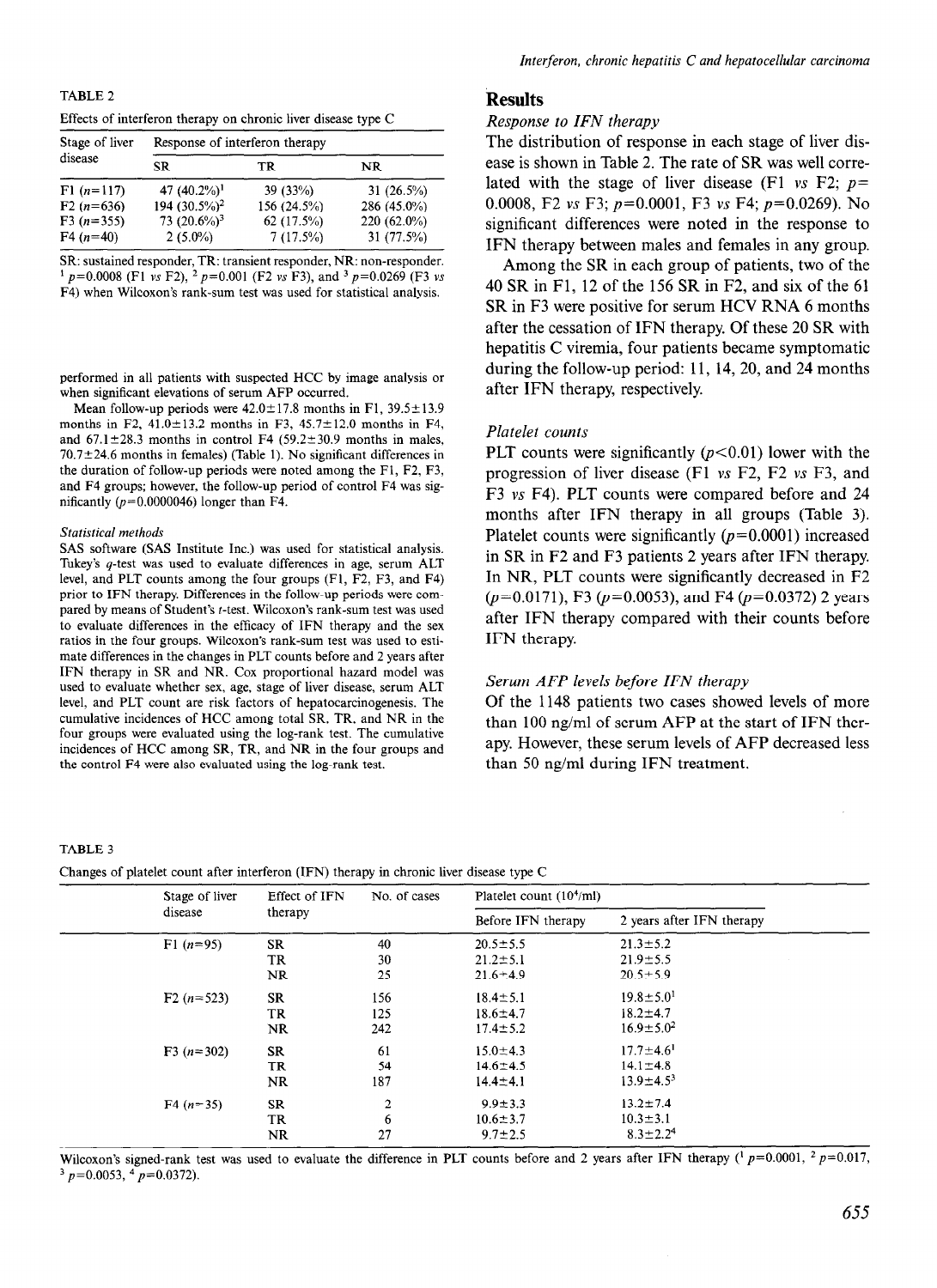## *T. Okanoue et al.*

## TABLE 4

|                                        | Hepatocellular carcinoma in each stage |                          |                            |                             |                                |
|----------------------------------------|----------------------------------------|--------------------------|----------------------------|-----------------------------|--------------------------------|
|                                        | $F2(n=9)$                              | $F3(n=36)$               | $F4(n=7)$                  | Total $(n=52)$              | Control F4 $(n=20)$            |
| Male/female                            | 8/1                                    | 11/25                    | 4/3                        | 37/15                       | 13/7                           |
| Age (years old) <sup>1</sup>           | $47-67(59.0\pm8.1)$                    | $51 - 70(61.2 \pm 5.6)$  | $54 - 68$ $(62.4 \pm 4.5)$ | $47-70(61.2\pm 6.0)$        | $55-74(65.6 \pm 4.9)$          |
| No. of HCC in SR/TR/NR                 | 0/1/8                                  | 3/5/8                    | 0/1/6                      | 3/7/42                      |                                |
| Follow-up period <sup>1</sup> (months) | $13-52$ $(32.3 \pm 13.4)$              | $14-61$ $(32.3 \pm 2.9)$ | $14-48$ $(32.1 \pm 13.0)$  | $13-61$ $(32.4 \pm 12.9)$   | $26-120(67.1\pm28.3)$          |
| Serum AFP level <sup>1</sup> (ng/ml)   | $1-137(27.5 \pm 41.9)$                 | $2 - 824$ (95.8 ± 196.5) | $13-66$ $(28.6 \pm 19.6)$  | $1-824$ (75 $4 \pm 166.8$ ) | $12 - 398$ $(122.3 \pm 139.4)$ |
| Tumor size <sup>1</sup> (mm)           | $9 - 30(20.9 \pm 7.6)$                 | $8-45(18.6\pm9.2)$       | $8-43$ (19.1 $\pm$ 12.7)   | $8-45(19.4\pm9.6)$          | $12-37(25.1 \pm 10.8)$         |

Hepatocellular carcinoma in chronic hepatitis and liver cirrhosis type C after interferon therapy and in control cirrhosis type C

<sup>1</sup> At the time of detection of hepatocellular carcinoma (HCC).

# *Incidence of hepatocellular carcinoma*

HCC was detected in 52 patients after IFN treatment (Table 4); 15 were detected within 24 months, and 37 were detected 24 to 61 months after IFN therapy. Of the 52 cases, one  $(0.6\%)$  was detected in the 156 TR of F2, eight  $(2.8\%)$  of 286 NR of F2, three  $(4.1\%)$  of 73 SR of F3, five (8.1%) of 62 TR of F3, and 28 (12.7%) of 220 NR of F3. One (14.3%) of seven TR was F4 and six (19.4%) of 31 NR were F4. No HCC was noted in Fl. The detection time of HCC in these 3 groups after IFN treatment was as follows:  $22.7 \pm 6.5$  months in SR,  $22.0 \pm 7.7$  months in TR, and  $34.4 \pm 12.9$  months in NR, respectively. The annual incidence of HCC was as follows: in F2:  $0\%$  in SR,  $0.2\%$  in TR, and  $0.9\%$  in NR; in F3: 1.2% in SR, 2.8% in TR, and 3.6% in NR; and in F4: 0% in SR, 3.7% in TR, and 5.1% in NR (Table 5). The cumulative incidence of HCC was significantly ( $p=0.0190$ ) lower for all SR patients in F2

#### TABLE 5

Annual and cumulative incidences of hepatocellular carcinoma (HCC) in each stage of chronic liver disease type C after interferon (IFN) therapy

| Stage of<br>liver disease | Effect of<br>IFN therapy                   | No of<br>HCC  | Annual incidence $p$ -value <sup>1</sup><br>of HCC $(\%)$ |                  |
|---------------------------|--------------------------------------------|---------------|-----------------------------------------------------------|------------------|
| $F1(n=117)$               | $SR(n=47)$<br>TR $(n=39)$<br>$NR(n=31)$    | 0<br>0<br>0   | 0<br>0<br>0                                               |                  |
| F2 $(n=636)$              | $SR(n=194)$<br>$TR (n=156)$<br>$NR(n=286)$ | $\Omega$<br>8 | 0<br>0.2<br>0.9                                           | 0.019<br>0.168   |
| F3 $(n=355)$              | $SR(n=73)$<br>TR $(n=62)$<br>$NR(n=220)$   | 3<br>6<br>27  | 1.2<br>2.8<br>3.6                                         | 0.106<br>0.726   |
| $F4(n=40)$                | $SR(n=2)$<br>$TR (n=7)$<br>$NR (n=31)$     | 0<br>6        | 0<br>3.7<br>5.1                                           | 0.5479<br>0.8031 |
| Control F4<br>$(n=55)$    |                                            | 22            | 6.9                                                       |                  |

 $p$ -value<sup>1</sup>: statistical analysis of cumulative incidence of HCC between SR and NR, and TR and NR in each stage of liver disease estimated by log-rank test.

compared with NR, but not for SR compared with NR in F3 (Table 5). No significant differences were noted for TR  $vs$  NR in F2 and F3 or SR  $vs$  NR in F4; however, the cumulative incidence of HCC was significantly lower in all SR  $(p=0.0001)$  and TR  $(p=0.0397)$  compared with all NR (Fig. 1). In control F4, HCC was noted in 22 patients during their follow-up periods and the annual incidence of HCC was  $6.9\%$ ;  $6.5\%$  in the male patients  $<60$ -year-old and 11.9% in  $\geq 60$ -year-old patients, respectively. In females, it was  $3.8\%$  in  $\leq 60$ year-old patients and 7.7% in  $\geq 60$ -year-old patients. The annual incidence of HCC in patients over 60 years old was double that in patients  $<60$  years old; however, no significant difference was noted between sexes. No significant difference was noted either in the cumulative incidence of HCC between F4 and control F4.

The ages at which patients who received IFN developed HCC ranged from 47 to 68 years (mean $\pm$ SD: 61.1 $\pm$ 6.0 years), and their mean ages were 59.0 $\pm$ 8.1 years in F2,  $61.2 \pm 5.6$  years in F3, and  $63.3 \pm 4.5$  years in F4. Thirty-eight were male and 14 were female. Their mean ages were  $61.1 \pm 5.9$  years (males) and



*Fig. 1. Cumulative incidence of heputocellular carcinoma in chronic hepatitis and cirrhotic type* C patients *who received interferon. HCC was found significantly less often in SR*  $(p=0.0001)$  and TR ( $p=0.0397$ ) compared with NR.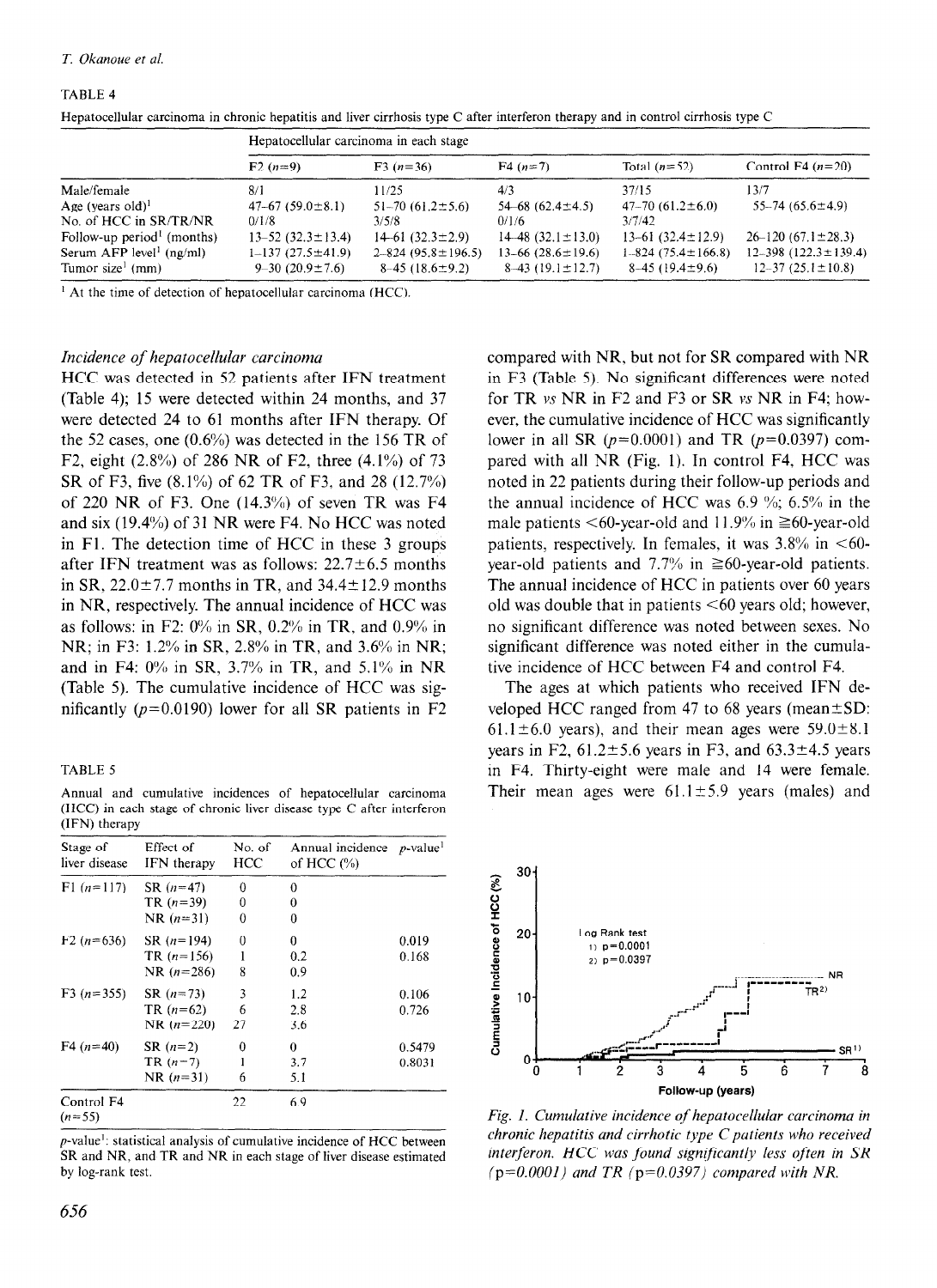#### TABLE 6

Risk factors for the development of hepatocellular carcinoma after interferon therapy analyzed by basic multivariate model of the variables of sex, age, stage of liver disease, serum ALT, and PLT count

| Variables              | <i>p</i> -value | Conditional risk ratio and<br>95% confidence interval |
|------------------------|-----------------|-------------------------------------------------------|
| Sex (male vs female)   | 0.0257          | $0.459(0.231 - 0.910)$                                |
| Age (years)            | 0.0028          | 1.064 (1.022-1.109)                                   |
| Stage of liver disease |                 |                                                       |
| $F2$ vs $F3$           | 0.0067          | 3.102 (1.369-7.029)                                   |
| $F2$ vs $F4$           | 0.0373          | 3.522 (1.077-11.523)                                  |
| Serum ALT              | 0.7655          | $0.999(0.994 - 1.004)$                                |
| PLT count              | 0.0815          | $0.929(0.855 - 1.009)$                                |

Statistical analysis was performed using the log-rank test.

 $61.1 \pm 6.6$  years (females). The mean ages of the 3 response groups were as follows:  $67.0 \pm 3.0$  years in SR, 63.3 $\pm$ 4.5 years in TR, and 60.3 $\pm$ 6.1 years in NR. There were no significant differences in the age at which HCC developed between males and females and among SR, TR, and NR. The incidence of HCC was significantly  $(p=0.002)$  higher in males than females.

Cox proportional hazard analysis of risk factors for HCC in all patients was performed with the 5 variables mentioned above. Age and stage of liver disease were extracted as independent risk factors in the development of HCC (Table 6).

The size of HCC ranged from 8 to 45 mm in diameter (mean $\pm$ SD: 19.4 $\pm$ 9.6 mm, in Table 4). In control F4, ages at detection of HCC ranged from 55 to 74 years (mean $\pm$ SD; 65.6 $\pm$ 4.7 years in all patients,  $65.8 \pm 4.3$  years in male and  $64.9 \pm 5.8$  years in female patients); the size of HCC was  $25.1 \pm 10.8$  mm.

Serum AFP levels at detection of HCC ranged from 1 to 824 ng/ml in the 52 HCC patients and 12 to 398 ng/ml (mean $\pm$ SD: 122 $\pm$ 139 ng/ml)in control F4 (Table 4). The average serum AFP level of the 52 HCC cases was  $75\pm 167$  (mean $\pm$ SD) ng/ml; however, only eight cases showed more than 100 ng/ml AFP at detection of HCC.

During the follow-up period in 1148 patients, three patients died of cancer (gastric cancer, breast cancer, and pancreas cancer). One patient died of brain tumor, one patient died of myocardial infarction and another patient died as a result of a traffic accident.

# **Discussion**

We analyzed the effects of IFN therapy for CH-C and cirrhosis on the incidence of subsequent HCC. Development of HCC was significantly reduced in both sustained (SR) and transient responders (TR). The present study also demonstrated that PLT counts, reflecting the stage of chronic hepatitis, were significantly improved in SR after IFN therapy.

The annual incidence of HCC has been reported to be 1.4% in moderate-staged chronic hepatitis, 3% in advanced-staged chronic hepatitis, and 5 to 7% in cirrhotic type C patients in Japan (4,10,11) which is around double that in southern Europe (12,13). In the present study, the annual incidence of HCC was 0.9% in non-responders (NR) in F2, 3.6% in NR in F3, and 5.1% in NR in F4. Thus, the stage of liver disease is an important factor in the development of HCC in chronic liver disease type C. The present data also demonstrated that the age of the patients was an important factor in the development of HCC in CH-C patients. However, sex was not an independent risk factor in the present study. This might be due to the larger number of female than male F4 patients.

The causal mechanisms for development of HCC are unknown in patients with hepatitis C virus (HCV) infection. Recent experimental study in transgenic mouse using HCV core protein demonstrated that HCV itself was directly involved in the development of HCC (14), but HCC is mainly detected in patients with advanced stages of chronic hepatitis or cirrhosis and rarely seen in asymptomatic HCV carriers. Tarao et al. (15,16) reported that hepatocellular proliferation is a risk factor for the development of HCC. Maintenance of serum transaminases at low levels may protect against the development of HCC. Hepatocyte necrosis, cell damage, and increases in hepatocyte replication result in increased DNA damage, influencing hepatocarcinogenesis. Thus, development of HCC may be delayed or prevented in SR and TR.

Another possible mechanism for prevention of HCC is the direct or indirect effects of IFN. IFN has many immunologic and biologic actions, such as inhibition of cell division via transcription factor, interferon regulatory factor (IRF) (17-19), growth inhibitory actions through change in signal transduction (17,20,21), and activation of natural killer cells (22) and T-cell activity (23), resulting in tumor suppression (23-25). Lai et al. (25) reported that IFN treatment of patients with advanced HCC improved survival rates. Thus, it is possible that direct effects of IFN are responsible for the low incidence of HCC in TR and NR.

HCC was mainly detected in NR with advancedstage chronic hepatitis or cirrhosis. These present results agree with the report by Kasahara et al. (26), who demonstrated that the risk factors for HCC and for its incidence after IFN therapy in CH-C patients were present in NR, older patients and males. They also reported that the degree of fibrosis was not a significant risk factor for the development of HCC; however, in our present study the stage of liver disease was an independent risk factor for the development of HCC.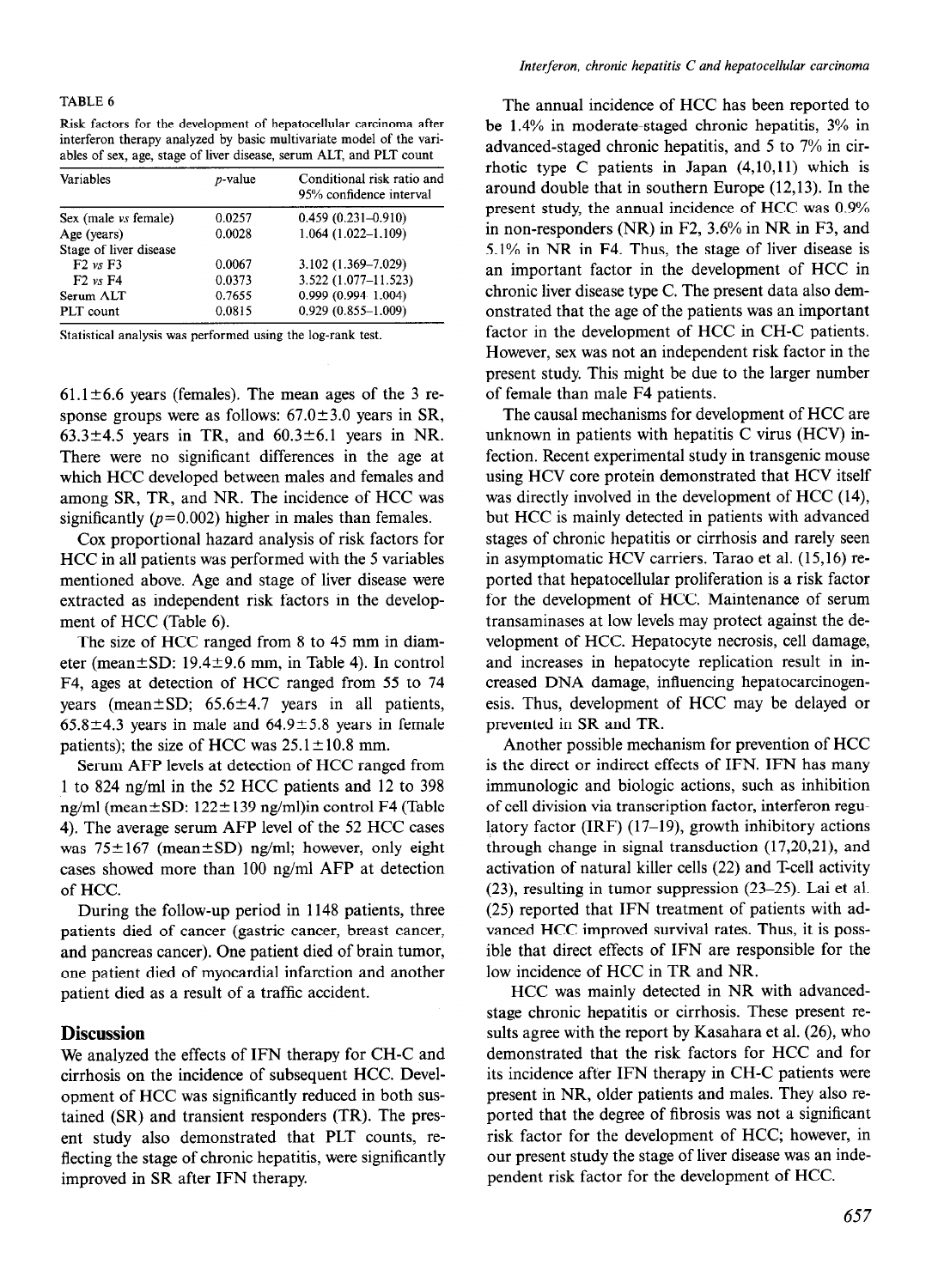# *T. Okanoue et* al.

The cumulative incidence of HCC was significantly lower in SR than in NR in F2, but was not significantly lower for TR vs NR in F2 and SR vs NR in F3 patients in the present study. PLT counts appear to reflect the stage of chronic hepatitis and the increase in PLT counts in SR of F2 and F3, and suggests improvement in the stage of liver disease after IFN therapy.

The growth rate (doubling time) of HCC is variable (26-30), ranging from 1 to 22 months (average 4 to 6 months). Sheu et al. (27) reported that the median detectable subclinical period for HCC was 3.2 years. Nevertheless, well-differentiated and hypovascular HCC have been reported to have a significantly longer doubling time than hypervascular HCC (30). Our study demonstrated that the doubling time of HCC which were 2 to 5 cm in diameter was around 3 months (unpublished data). It may take more than 6 years until HCC of diameter around 1 cm are detected by US or CT, when the doubling time of HCC is assumed to be 90 days. The volume of one HCC cell is described by the following equation, when we assume that the volume of an HCC cell is equal to that of a normal hepatocyte. The average diameter of a normal hepatocyte is considered to be 35  $\mu$ m. Thus, the volume (V1) of one hepatocyte is estimated as follows:

V1=3/4×3.14×(17.5)<sup>3</sup>=1.26×10<sup>4</sup>  $\mu$ m<sup>3</sup>.

The volume of HCC 1 cm in diameter is expressed as follows:

 $3/4 \times 3.14$  (5000)<sup>3</sup> $\approx 2.9 \times 10^{11}$   $\mu$ m<sup>3</sup>.

The next equation can be used when we assume that one HCC cell might grow logarithmically to the volume of HCC which are 1 cm in diameter. The doubling time  $(DT)=(t_2-t_1)$  In2/lnV<sub>2</sub>-lnV<sub>1</sub> V1=1.26×10<sup>4</sup>  $(\mu m^3)$ , V2=2.94×10<sup>11</sup> ( $\mu$ m<sup>3</sup>), DT=90 days.

Using these data in the above equation, we can then get the following result:

 $t_2-t_1 = 2208$  days (around 6.0 years).

In the process of the development of HCC, many factors may affect the growth of HCC, including apoptosis and other immunological effects, possibly resulting in slower growth of HCC. Therefore, it is reasonable to consider that most HCC cases detected in the present follow-up periods had developed prior to interferon therapy, and that the growth rate of HCC was delayed by IFN in sensitive cases.

Nishiguchi et al. (31) reported that IFN reduced the development of HCC in HCV-infected cirrhotic patients, but, some questions were raised about this result  $(32,33)$ . This study  $(31)$  included very small numbers of subjects and noted a marked reduction in HCC, even

though SR comprised only 16% of the subjects who received IFN. This SR rate is similar to that in F3 stages in our study. A European group (34) reported that the response to interferon-alpha with biochemical resolution for cirrhosis type C was  $9\%$  and that IFN therapy did not significantly diminish the rate of the development of HCC compared with cirrhotic patients without IFN therapy, supporting our present data. However, a recent retrospective cohort study demonstrated that JFN-alpha lowered the rate of progression of cirrhosis to HCC (35).

In the present study, there were only 40 cirrhotic patients (F4), and two cases  $(5.0\%)$  were SR. The annual incidence of HCC was 5.1% NR in F4, which was influenced by the patients' age at entry, as demonstrated in this study. Furthermore, no significant differences were noted in the cumulative incidence of HCC among SR, TR, and NR patients with advanced liver disease (F3 and F4). The discrepancy between our results and those of the international study group (35) might be due to the difference in patients' backgrounds, because the annual rate of development of HCC in cirrhotic type C patients in Japan was double that in European countries. Especially, in Japanese cirrhotic patients a high frequency of undetectable-sized HCC had already developed before IFN treatment, resulting in the failure of inhibition of HCC by IFN therapy. Further studies are needed to define the effects of IFN on the development of HCC in advanced-stage hepatitis C patients.

In conclusion, IFN therapy for chronic hepatitis C patients resulted in 27.5% sustained responders, 23.0% transient responders, and 49.5%) non-responders. Development of HCC was significantly reduced or delayed in both sustained and transient responders with CH-C, but not significantly in advanced-stage patients.

# **Appendix**

In addition to the study authors, the investigators in the Viral Hepatitis Therapy Study Group included: M. Miyoshi, Department of Internal Medicine. Kyoto First Red Cross Hospital; S. Takamori, Second Department of Internal Medicine, Matsushita Memorial Hospital; T. Ogasawara, and T. Nakajima, Center of Digestive Disease, Ohtsu Municipal Hospital; K. Kagawa, Department of Internal Medicine, Fukuchiyama City Hospital; Y. Katsuma, Department of Internal Medicine, Kyoto Municipal Hospital; M. Takeda, Department of Internal Medicine, Rakuwakai-Marutamachi Hospital; Y. Nakagawa and H. Tada, Department of Digestive Disease, Hoshigaoka-Kohseinenkin Hospital; M. Ohta, Department of Internal Medicine, Saiseikai Kyotofu Hospital: Y. Sawa, Department of